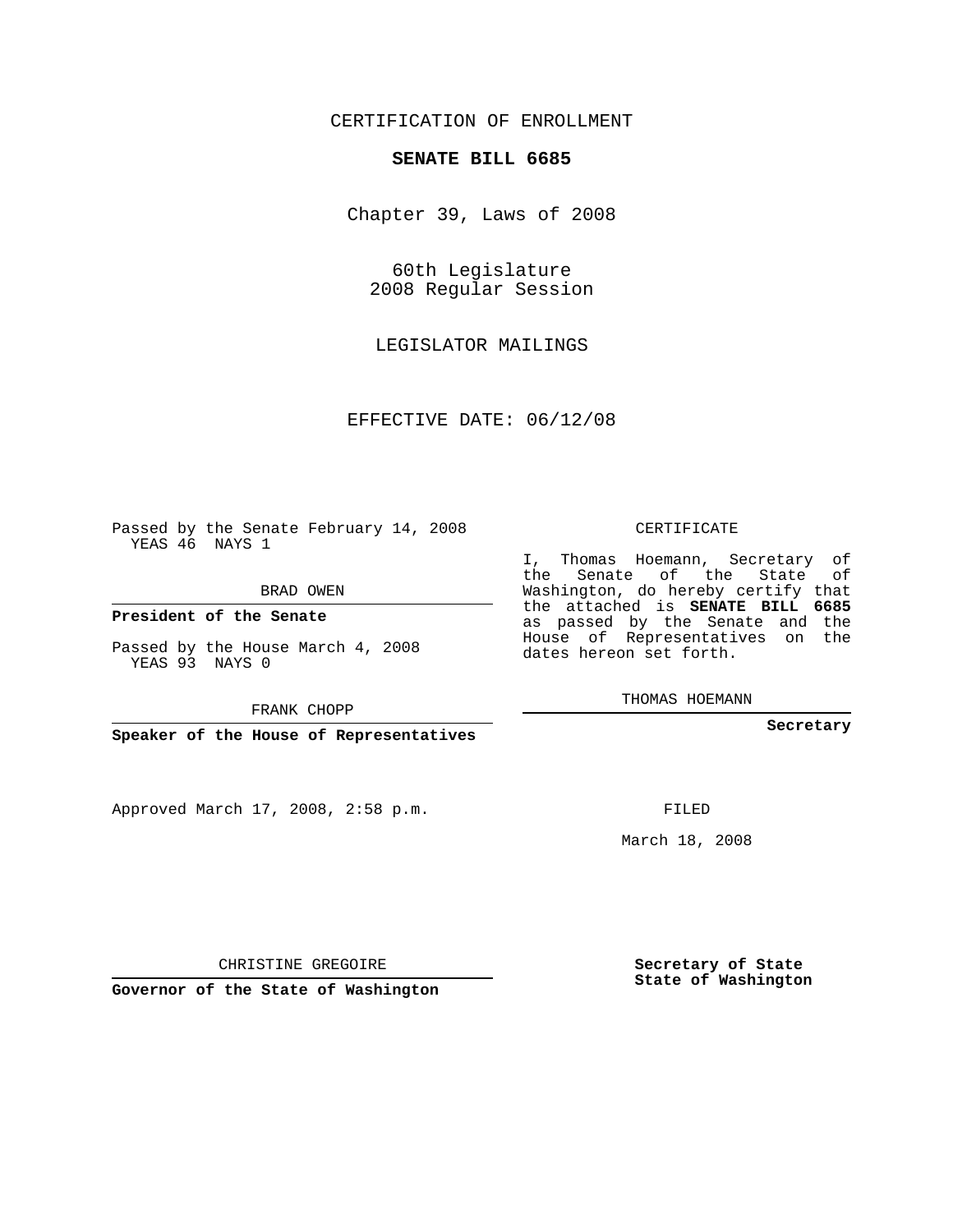## **SENATE BILL 6685** \_\_\_\_\_\_\_\_\_\_\_\_\_\_\_\_\_\_\_\_\_\_\_\_\_\_\_\_\_\_\_\_\_\_\_\_\_\_\_\_\_\_\_\_\_

\_\_\_\_\_\_\_\_\_\_\_\_\_\_\_\_\_\_\_\_\_\_\_\_\_\_\_\_\_\_\_\_\_\_\_\_\_\_\_\_\_\_\_\_\_

Passed Legislature - 2008 Regular Session

## **State of Washington 60th Legislature 2008 Regular Session**

**By** Senators Pflug, Tom, Roach, Fairley, Jacobsen, Marr, Hobbs, Kilmer, Rockefeller, Kohl-Welles, Delvin, Hewitt, Brown, Swecker, Weinstein, Morton, Kline, Parlette, Pridemore, McDermott, Benton, Brandland, and Honeyford

Read first time 01/21/08. Referred to Committee on Government Operations & Elections.

1 AN ACT Relating to ethical restrictions on mailings by legislators; 2 amending RCW 42.52.185; and creating a new section.

3 BE IT ENACTED BY THE LEGISLATURE OF THE STATE OF WASHINGTON:

 NEW SECTION. **Sec. 1.** The legislature finds that the legislature's ability to communicate with its constituency is of the utmost importance in having a healthy representative democracy. It is the intent of the legislature to provide important information to constituents on an ongoing basis in order to truly be a government of the people and for the people. The legislature finds that this communication will only increase citizen access to legislative issues.

11 **Sec. 2.** RCW 42.52.185 and 1997 c 320 s 1 are each amended to read 12 as follows:

 (1) During the twelve-month period beginning on December 1st of the year before a general election for a state legislator's election to office and continuing through November 30th immediately after the general election, the legislator may not mail, either by regular mail or electronic mail, to a constituent at public expense a letter, newsletter, brochure, or other piece of literature, except as follows: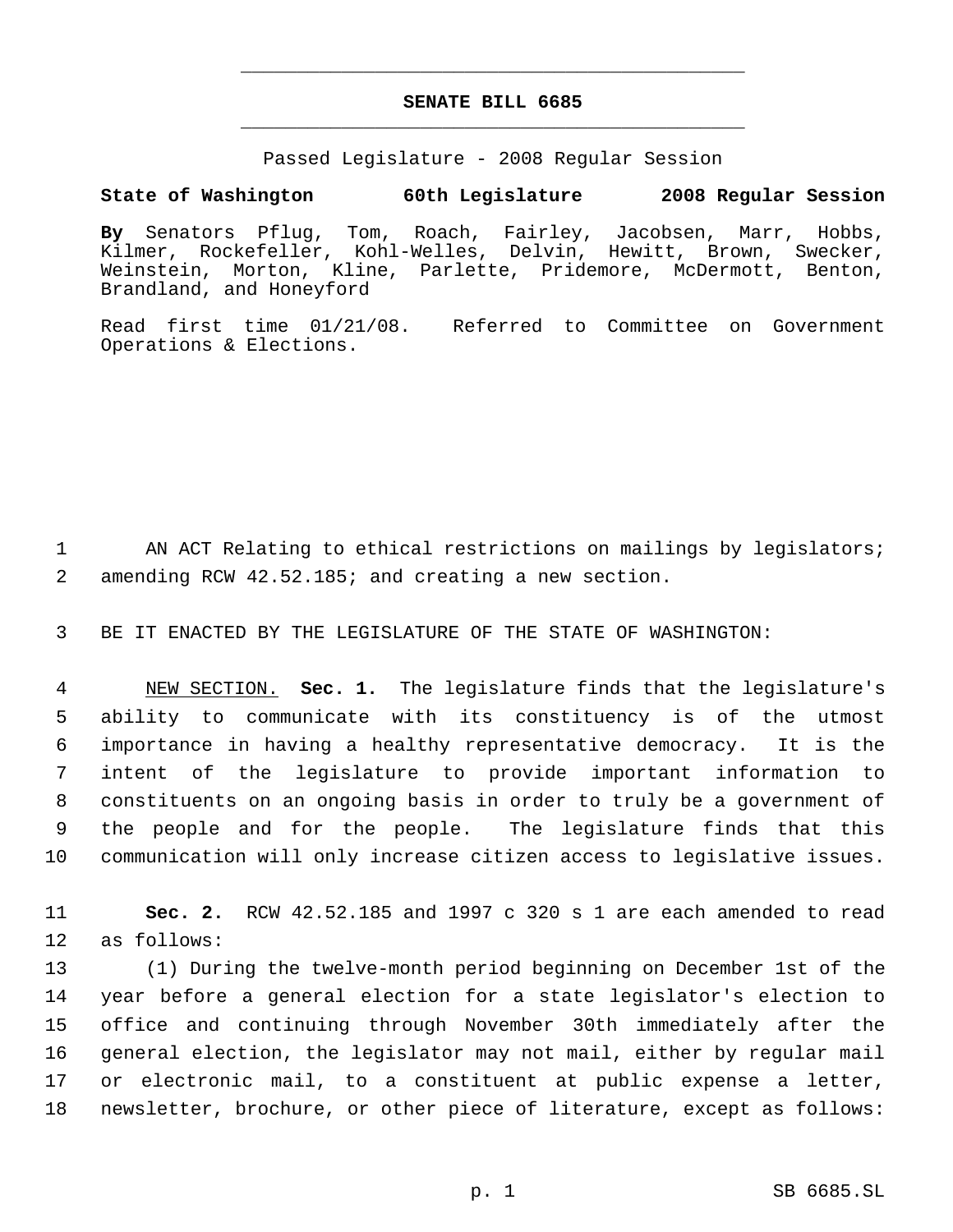(a) The legislator may mail two mailings of newsletters to constituents. All newsletters within each mailing of newsletters must be identical as to their content but not as to the constituent name or address. One such mailing may be mailed no later than thirty days after the start of a regular legislative session, except that a legislator appointed during a regular legislative session to fill a vacant seat may have up to thirty days from the date of appointment to send out the first mailing. The other mailing may be mailed no later than sixty days after the end of a regular legislative session.

 (b) The legislator may mail an individual letter to (i) an individual constituent who has contacted the legislator regarding the subject matter of the letter during the legislator's current term of office; (ii) an individual constituent who holds a governmental office with jurisdiction over the subject matter of the letter; or (iii) an individual constituent who has received an award or honor of extraordinary distinction of a type that is sufficiently infrequent to be noteworthy to a reasonable person, including, but not limited to: (A) An international or national award such as the Nobel prize or the Pulitzer prize; (B) a state award such as Washington scholar; (C) an Eagle Scout award; and (D) a Medal of Honor.

 (c) In those cases where constituents have specifically indicated that they would like to be contacted to receive regular or periodic 23 updates on legislative matters, legislators may provide such updates by electronic mail throughout the legislative session and up until thirty days from the conclusion of a legislative session.

 (2) For purposes of subsection (1) of this section, "legislator" means a legislator who is a "candidate," as defined by RCW 42.17.020, for any public office.

 (3) A violation of this section constitutes use of the facilities of a public office for the purpose of assisting a campaign under RCW 42.52.180.

 (4) The house of representatives and senate shall specifically limit expenditures per member for the total cost of mailings. Those costs include, but are not limited to, production costs, printing costs, and postage costs. The limits imposed under this subsection apply only to the total expenditures on mailings per member and not to any categorical cost within the total.